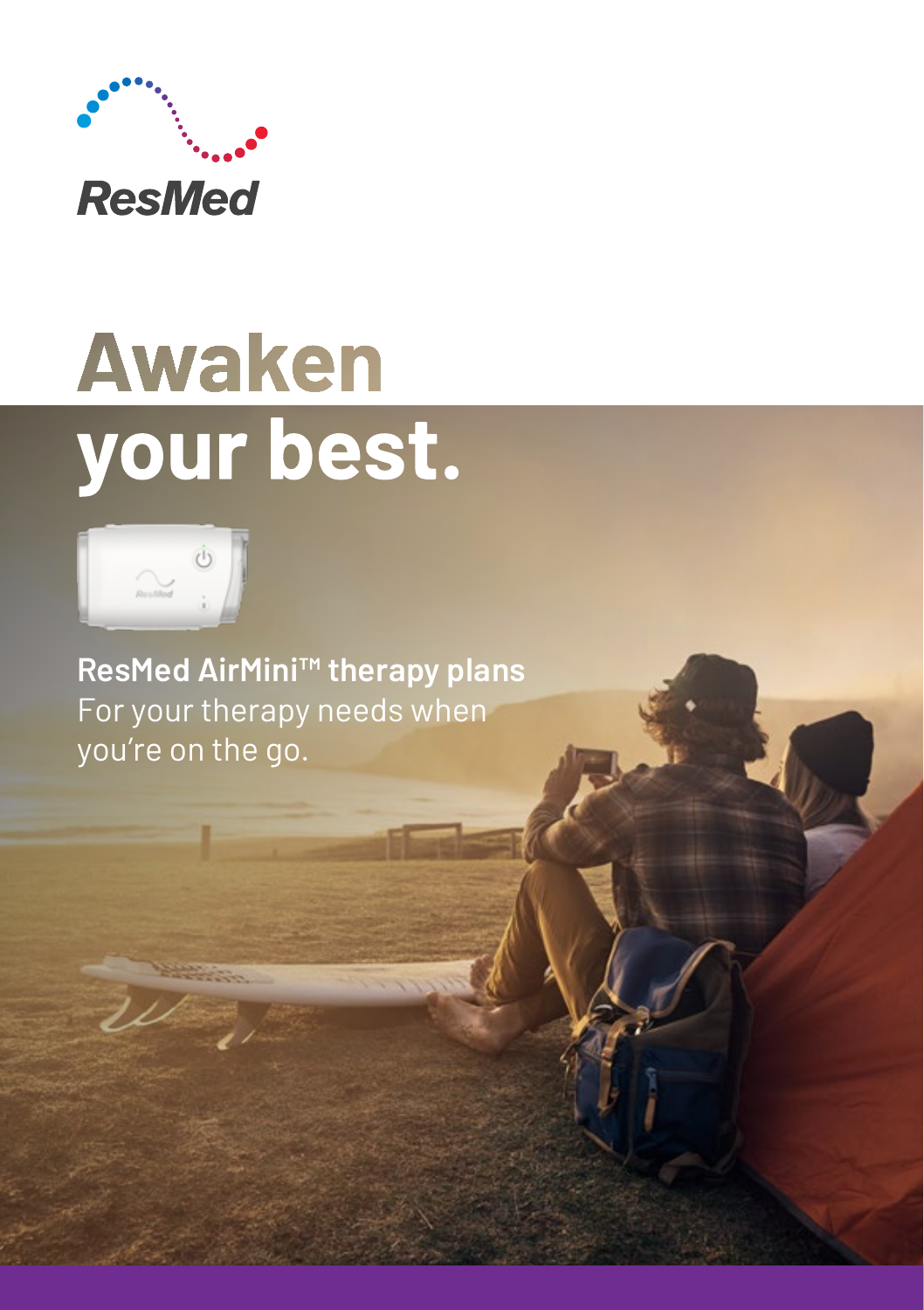## Sleep therapy made easy

ResMed understands that caring for your mask and equipment can be timeconsuming, confusing and can come with unexpected costs. Our range of therapy plans is designed to make payments more manageable and better match your lifestyle needs.

- $\vee$  The latest gear for optimal therapy delivered to your door
- $\vee$  Up to 5 years warranty on your device\*
- $\vee$  sleepvantage™ membership and exclusive support\*
- $\vee$  Easy fixed weekly payments over 36 months
- $\vee$  AirMini App available for therapy tracking and coaching

#### About AirMini

AirMini is the world's smallest CPAP device† that's packed with our latest technologies, making it suitable for regular therapy at home and while you're away. With the same established therapy algorithms as our best-selling bedside devices, you'll never have to choose between freedom and performance again.

- Three therapy modes: AutoSet™, AutoSet for Her and CPAP
- HumidX<sup>™</sup> waterless humidification for portable comfort\*\*
- AutoRamp™ with sleep onset detection makes the beginning of each therapy session more comfortable
- Expiratory pressure relief (EPR™) reduces pressure during exhalation
- Dedicated AirMini App for easy setup and ongoing support
- Bluetooth™ connectivity for remote therapy control from your smart device via AirMini App
- Designed and optimised for AirFit™ 30, AirTouch™ 20, AirFit 20 and AirFit P10 for AirMini masks.

\* sleepvantage membership required. Members receive an extra 3 years warranty in addition to the 2-year manufacturer's warranty

\*\*Currently available for all AirMini compatible masks excluding AirFit F30.

† Based on volume comparisons done by ResMed internal testing prior to the time this piece was printed.

## AirMini therapy plan options

Our AirMini plans are designed to make your therapy experience as seamless as possible. The table below describes what items you can expect to receive in each plan and how often you'll receive them.

|                                                                                                                                                                                                                                                           | AirMini<br><b>Basic</b>                                       | AirMini<br>Premium                                            |                                    |
|-----------------------------------------------------------------------------------------------------------------------------------------------------------------------------------------------------------------------------------------------------------|---------------------------------------------------------------|---------------------------------------------------------------|------------------------------------|
| AirMini device<br>AirFit mask* + AirMini setup pack**<br>AirMini filters<br>AirMini mount system<br>AirMini travel bag<br>Mask headgear<br>Mask cushion<br>CPAP wipes tub<br>+ Plus one of the following:<br>HumidX<br>AirFit mask* + AirMini connector** | $\left\langle \right\rangle \circ \left\langle \right\rangle$ | $\frac{6}{1}$<br>1<br>6<br>36                                 | Starter pack                       |
|                                                                                                                                                                                                                                                           |                                                               |                                                               |                                    |
| AirFit mask*<br>AirMini filters<br>CPAP wipes tub<br>AirMini tubing                                                                                                                                                                                       | 6<br>1                                                        | 6<br>6<br>1                                                   | 12<br>& 24 months                  |
| Mask headgear<br>Mask cushion                                                                                                                                                                                                                             |                                                               | 1<br>1                                                        | $\overline{\infty}$<br>& 30 months |
| *AirMini compatible and excludes<br>AirTouch mask systems.<br>**Not applicable for AirFit P10 and AirFit<br>N30 for AirMini mask packs.                                                                                                                   | All this value for<br>/week<br>(Total over 36 months \$2,283) | All this value for<br>/week<br>(Total over 36 months \$2,751) |                                    |